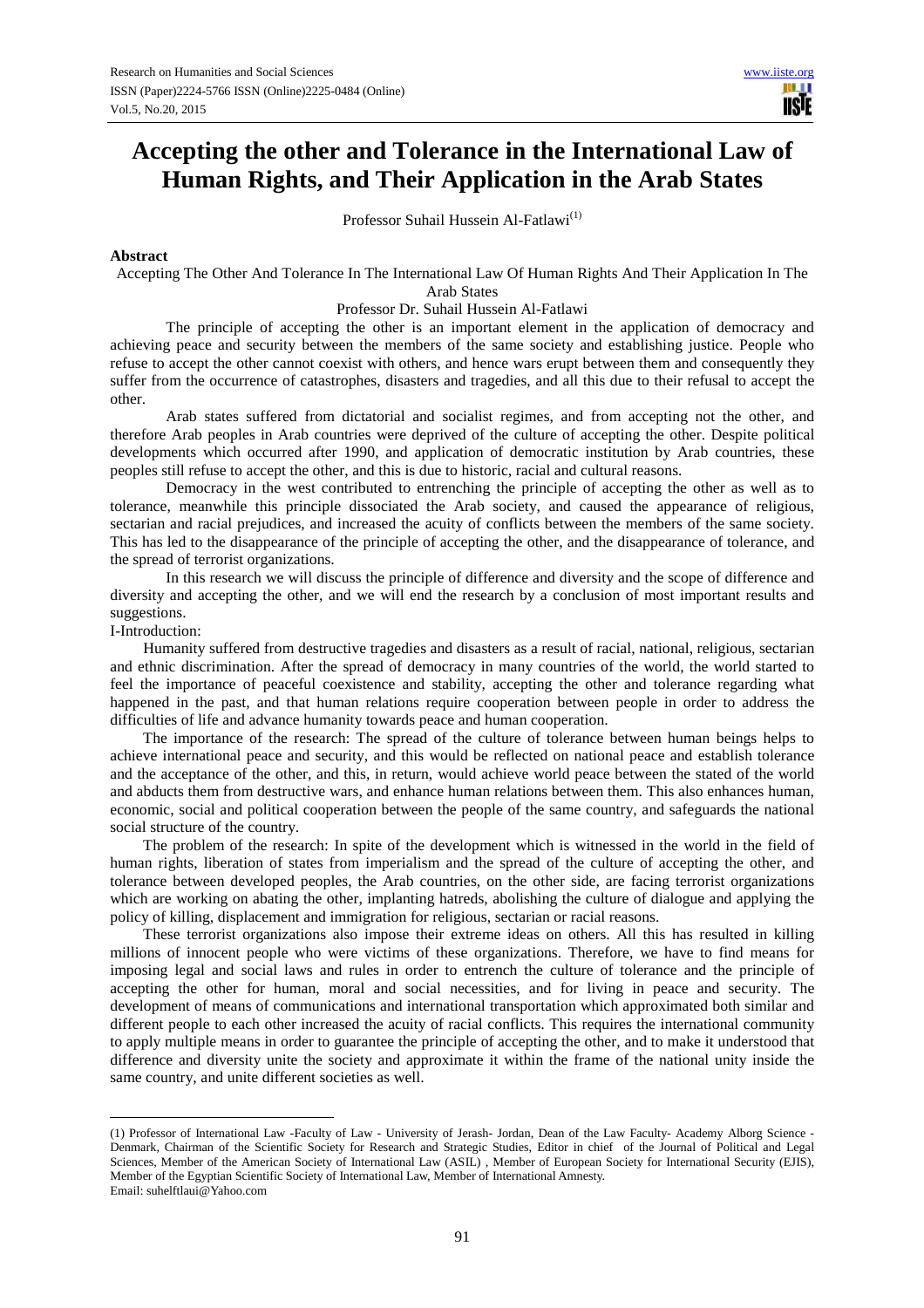Hypothesis of the research: The hypothesis of the research denotes that spreading the rules of tolerance and accepting the other between Arab people enhances national and international peace and human cooperation between human beings, and this abducts them from international and civil wars. The aim of law is to regulate social behavior. When legal and social laws and rules advance human behavior towards tolerance and accepting the other happiness will prevail worldwide.

Methodology of the research: The research relies on the explanation of the rules of tolerance and accepting the other in the international law of the private human rights, the opinions of legal jurisprudence and the practical applications of tolerance and accepting the other in Arab states. Therefore, this research depends on explaining legal texts. This is a descriptive, theoretical and applicable study.

The plan of the research: We discussed the issue of tolerance and accepting the other in the international law and its applications in Arab countries, therefore the research was divided into two sections:

### **Contents**

**I-Introduction:** 

**II - THE CONCEPT OF ACCEPTING THE OTHER AND TOLERANCE:**  FIRST- THE RELATION BETWEEN ACCEPTING THE OTHER AND TOLERANCE SECOND- THE LEGALITY OF ACCEPTING THE OTHER AND TOLERANCE THIRD- ACCEPTING THE OTHER AND ENHANCING DEMOCRACY FOURTH-THE LIMITS OF ACCEPTING THE OTHER AND TOLERANCE FIFTH- ACTIONS CONTRADICTING THE PRINCIPLE OF ACCEPTING THE OTHER **III- APPLICATION OF ACCEPTING THE OTHER AND TOLERANCE IN ARAB STATES**  FIRST – BACKWARDNESS OF DEMOCRACY IN ARAB STATES SECOND- EMERGENCY CASE THIRD- LACK OF CIVIL SOCIETY INSTITUTIONS FOR ENTRENCHING THE PRINCIPLE OF ACCEPTING THE OTHER FOURTH-THE APPEARANCE OF EXTREMIST ISLAMIC ORGANIZATIONS FIFTH- SECTARIANISM AND RACISM SIXTH-DEVELOPMENT OF INTERNATIONAL COMMUNICATIONS SEVENTH-TRIBALISM IV-Conclusion

# **II - THE CONCEPT OF ACCEPTING THE OTHER AND TOLERANCE:**

Accepting the other and tolerance is a principle which works for coexistence between the members of the society.

# **FIRST- THE RELATION BETWEEN ACCEPTING THE OTHER AND TOLERANCE**

Accepting difference and diversity means accepting the other. Tolerance is one of the modern idioms. It is a new culture in the liberal institution<sup>(2)</sup>. All these idioms are considered new in the modern international law.

 Defined tolerance is: "the practice of deliberately allowing or permitting a thing of which one disapproves. One can meaningfully speak of tolerating, of allowing or permitting, only if one is in a position to disallow."  $(3)$ 

Humanity suffered from many awful disasters and calamities due to prejudice and intolerance. The result was millions of innocent victims. Wars, calamities and tragedies which hit people resulted from this difference between human groups in different societies, or between the members of the same society<sup>(4)</sup>.

The Roman Empire encouraged conquered peoples to continue worshipping their own gods. "An important part of Roman propaganda was its invitation to the gods of conquered territories to enjoy the benefits of worship within the imperium $(\bar{5})$ .

(3) Perez Zagorin(2003), How the Idea of Religious Toleration Came to the West Princeton: Princeton University Press p. 5.

(4) It proved from read human history that all international or civil wars between developed or underdeveloped countries It were caused by the difference between people. This situation continues to this day.

<sup>(2)</sup>Although the tolerance was old, but it is nascent in Western countries especially the United States of America. Given the prevalence of racial discrimination and oppression where, many American intellectuals called for the need for tolerance in order to solve security and stability. Of these (John Rawls) and (Ronald Dworkin) and (Raels Nick). They say that the idea of tolerance of Western liberal. Review: Oberdiek Hans(2001), Tolerance: Between Forbearance and Acceptance, Lanham, Maryland: Rowman and Littfeld, , p. 4, and, p. 220.

Reviewing all international wars since the Babylonian era to the war in Iraq and beyond

Clifford E. Singer(2001), Energy and International War, From Babylon to Baghdad and Beyond, University of Illiois at Urbana Champaign USA, p. 4ss.

Review for disasters and civil wars:

James M. McPherson(2003), Civil War, Oxford History of the United State., p. 3ss. also see:

Grover Gordner(2009), The Civil War, Blacksone Press, , p. 3.

Review about racism damage:

Mitchell Youg (1996), Racial Discrimination, Greenhavan Press, 2006, p. 5, ss.

<sup>(5)</sup> Witte, John Jr. and Johan D. van de Vyver, Religious Human Rights in Global Perspective ,The Hague: Kluwer p. 74.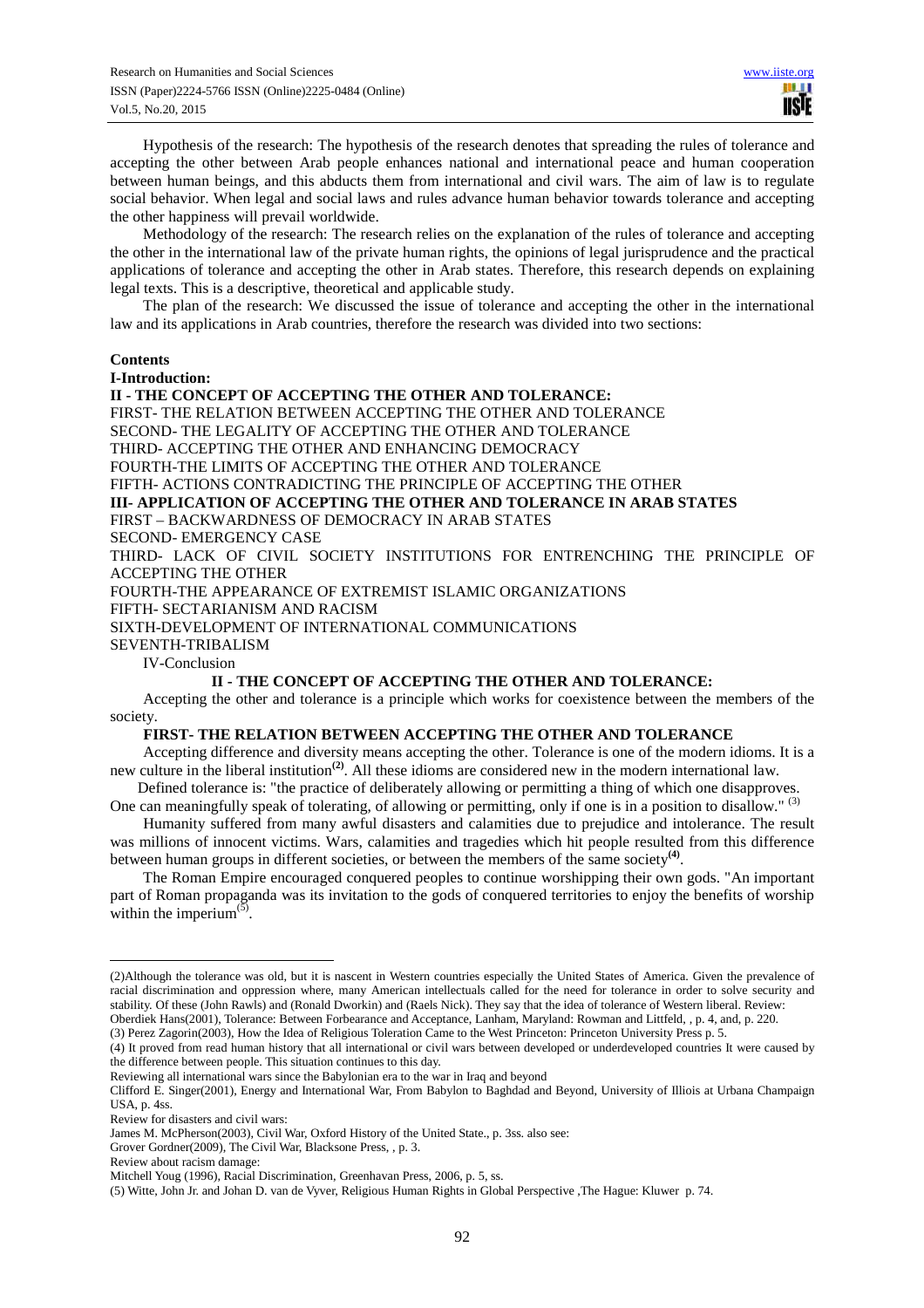Talking about accepting the other requires us to search for the meaning of difference, diversity and tolerance which is considered the basis of accepting the other. The meaning of these idioms in the modern international law should be known. Despite that tolerance in Arabic means the existence of a wrong done by a person against another person, and that what is required from the wronged person is to tolerate this wrong, still this word is not the intended word in the international law.

The idiom of accepting the other was translated into the idiom of tolerance in Arabic. This translation is incorrect. Tolerance means the existence of a wrong, but accepting the other does not mean the existence of a wrong done by another person. It means that there is a difference in opinion, of beliefs or mental trends, or in the structure of the human body such as color, origin, nationality, sect or race, but there is no aggression from a person on another. Accepting the other is the nearest expression to the required meaning.

The UNESCO general conference in its twenty eighth session which was held in Paris on 16 November 1995 identified the meaning of tolerance by saying that it means respect, acceptance and appreciation for the rich diversity of the cultures of our world and the forms of expressions and the humanitarian qualities which we have. This tolerance is supported by knowledge, openness, contact and the freedom of thought, conscience and belief. It is an accord in the context of discord. It is not only a moral duty, but it is also a political and legal duty. Tolerance is the virtue which makes the existence of peace easier. It contributes to the substitution of the culture of peace instead of the culture of war $^{(6)}$ .

Accepting the other is contradictory to aggressive prejudice which abates the other or attacks him. Accepting the other is based on virtue, difference and love. But prejudice is based on hatred, malice, introversion and aggression on others. Racism of a certain person produces racism to another person. The most prevailing type of prejudice is the religious prejudice which domineered in many countries of the world<sup>(7)</sup>. including developed countries in general and Arab countries in particular. Self prejudice is not considered opposite or contradictory to tolerance if it remains inside the self without harming or attacking others. Every person may be prejudiced to his religion, nationality or body. Such prejudice is normal, but what is refused is the prejudice which incites or motivates attacking others, or which abolishes or cancels the role of the others in enjoying their rights.

There are many things which could be done to move towards accepting the opinions of others and to respect our differences. The existence of difference does not spoil or frustrate relations, and all people should deal with others with the same degree of respect with which they want to be dealt by others. All people should accept differences. Know the ideas of the others, and keep your own opinion<sup>(8)</sup>.

To know the others does not mean that you should believe in their beliefs, or adopt what they work for. To know the others does not mean acceptance. All people are living in one society which requires them all to face the difficulties of life and overcome them. Private issues remain the ownership of the person. Accepting the other is a way for developed social relations. A person cannot change the thoughts of others. This requires a person to deal with reality, but not to change reality<sup>(9)</sup>.

The principle of accepting the other does not mean to cancel the privacy of the person. Everyone has the right to enjoy his complete rights or consider himself better than the others. He can publish his ideas and be prejudiced to them, and he can ask the others to believe in his own beliefs, and he can claim that his beliefs are better than the beliefs of others. But he has no right to impose his beliefs on others by force, and he has no right to refuse dealing with others, and if the person is holding an official position he has no right to discriminate between people on the basis of his own beliefs.

## SECOND- THE LEGALITY OF ACCEPTING THE OTHER AND TOLERANCE

Accepting the other is a community culture. Prejudice is also a community culture<sup>(10)</sup>. Leaving the person does not mean giving him what he wished. Accepting the other does not mean accepting the person who imposes himself on others, and does not mean asking others to accept him. A black man, for example, has not the right to ask a white woman to marry him if she does not want to marry him, and also a person has not the right to join a certain society or a national party or a certain religion without authorization. A person, for example also, has not the right to join a certain party related to the rights of minorities. On the other hand, it is not allowed to prevent a person from employment in a position because of his color, religion or sex. The doctor, for example, has no right to refuse treating a patient on basis of difference and diversity in color, religion or sex.

<sup>(6)</sup> Article (1/1), Declaration Of Principles On Tolerance, 1995. Solemnly adopted by acclamation on 16 November 1985 at the twentyeighth session of the UNESCO General Conference.

<sup>(7)</sup> C. H. Dalton(2009), A Practical Guide to Racism, Roman and Littlefield Publishers, 3th,. p. 23.

<sup>( 8 )</sup> Jeff Durham(2012). Accepting Other Peoples Differences. October, http://www.lifecoachexpert.co.uk/acceptingotherpeopledifferences.html<br>
(9) Daniel A. Miller. Good Reasons For

<sup>( 9 )</sup> Daniel A. Miller. Good Reasons For Accepting People As They Are, October 6, 2011http://blog.losingcontrolfindingserenity.com/2011/10/06.

<sup>(10)</sup> Dominque Colas, (1997) Civil Fanaticism, Stanford University Press, p. 32.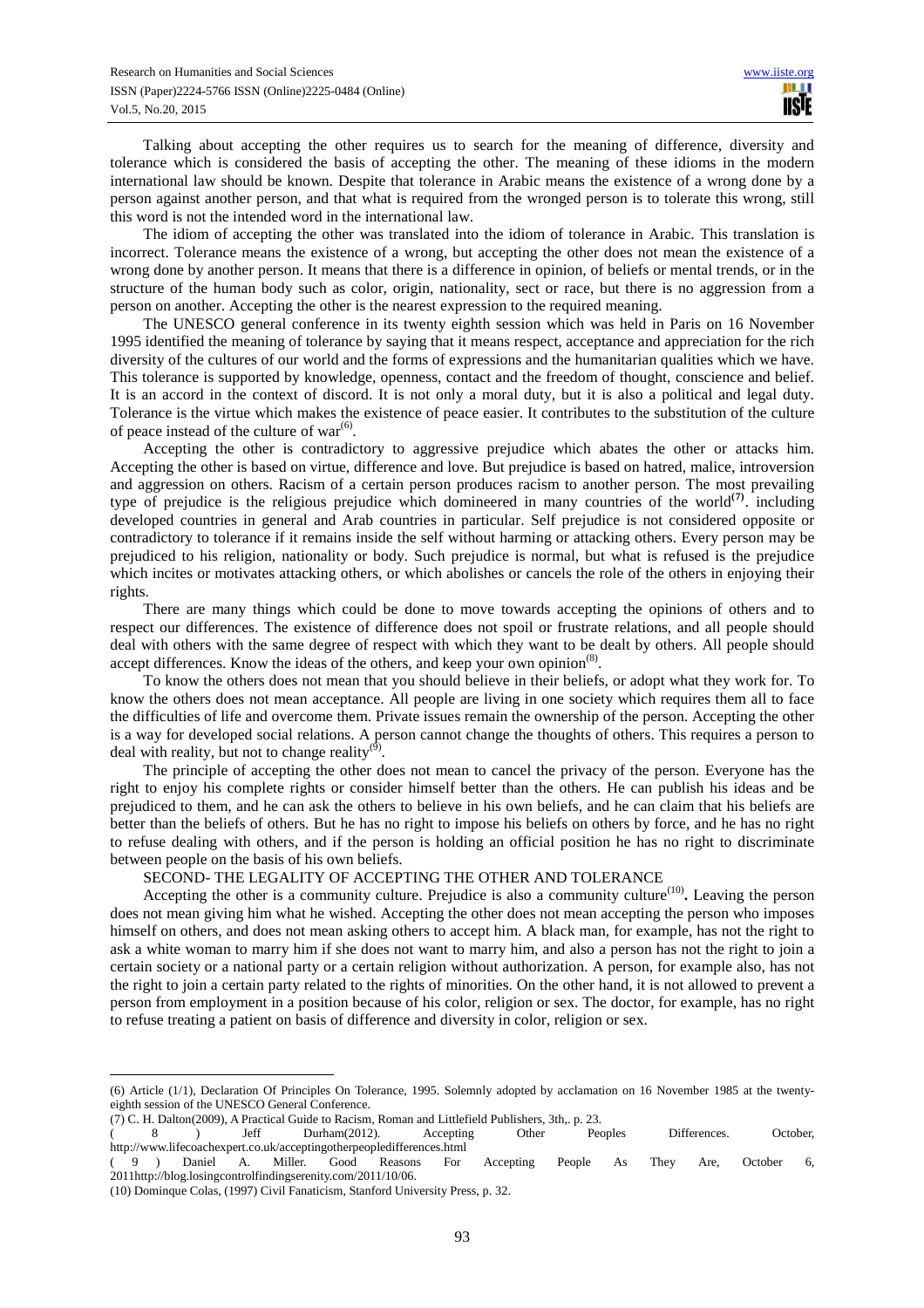Tolerance before was a culture between the members of the society. Due to the importance of tolerance, and in order to limit differences between the members of the society, the international law and bylaw started to interfere for imposing tolerance on society.

Violation of tolerance has become a crime which is punished by law. Rules of tolerance are now obligatory legal rules for every person according to many conventions<sup>(11)</sup>, and international proclamations<sup>(12)</sup>, and according to the constitutions and laws of the states $^{(13)}$ . of the world. Thus tolerance has entered the obligatory circle of human rights. Hence, no one is allowed to violate the rules of tolerance. If anyone does so, he will be held legally responsible for that. Accepting the other and tolerance are not only an accord between the members of the same society, but it is a legal commitment, means of peace and stability and coexistence between the individuals of the people $^{(14)}$ .

 An important change has occured with respect to the commitment to the rules of tolerance when the International Criminal Court was established according to the Rome Statute in the year 1998. This court is concerned with four major crimes, and it specified two types of crimes if their commitment is a violation of the rules of tolerance. These are the genocide crime  $(15)$ , and the crimes against humanity  $(16)$ .

The International criminal court is not the court of jurisdiction for these two crimes unless their commitment is methodical, which means for racial or sectarian, or religions , or national or ethnic reasons , which means again that their commitment is caused by difference and diversity, as this is considered a violation of the culture of tolerance.

This shows that the rule of the international criminal court obligated states and societies to be tolerant to each other, and that using force because of disputes between society members is considered methodical crimes whish are punished according to the statute of the International Criminal Court.

Therefore, accepting the other and tolerance is considered a lawful rule based on the following :

- 1- The law did not prevent difference and diversity between people since each person has his own distinctive individuality, but the law prevents persons from discrimination between each other on the basis of difference and diversity.
- 2- The law punishes any person who intends to abate the other due to difference and diversity. It is not allowed to deprive a person of his rights on basis of difference and diversity, and it is not allowed to call for preventing a person from candidacy or joining a certain party, or embracing a certain religion , and it is not allowed also to deprive a person of appointment in an official position.
- 3- The law does not obligate persons to abolish their individuality, the Law does not oblige a person to contribute to an establishment if he does not want to contribute to that establishment.
- 4- Accepting the Other differs from tolerance ,as accepting the other means that the person is at odds with somebody else without attacking him, meanwhile tolerance supposes that there is a wrong done by a person against another person, the matter which requires the wronged person to be tolerant. We see that laws and treaties do not distinguish between accepting the other and tolerance.

#### THIRD- ACCEPTING THE OTHER AND ENHANCING DEMOCRACY

 $\overline{a}$ 

 Despite that democracy creates differences between the society members due to lack of suppression and the freedom given to person to let out his hidden opinions and views, nevertheless democracy, on the other hand makes all the individuals of the society partners in the authority which rules and manages the state, when they choose the lawmakers to enact the laws which are executed by the executive authority and applied by the authority. This requires all society members to cooperate with each other.

As the democratic institution makes the members of the society partners in the management of the state, therefore it considers all other differences to be melting in the face of the relation of national partnership in the management of the state. In this sense accepting the other is not only imposed by the force of law , but also by the force of social relations which require cooperation in choosing their representatives in the legislative authority for their happiness, and for the achievement of security and peace.

<sup>(11)</sup> See the treaties: the International Covenant on Civil and Political 1966 Rights, the private social and economic rights in 1966 and the International Covenant and the Convention on the Political Rights of Women 1952, the Convention (No. 111) concerning Discrimination in Employment and Occupation and Human Rights 1960 and the Optional Protocol to the Convention on the Elimination of All Forms Discrimination against Women and the 1999 Convention on the Elimination of All Forms of Discrimination against Women in 1979.

<sup>(12)</sup> See the International Declarations: The Universal Declaration of Human Rights In 1948, The United Nations Declaration on The Elimination of all Forms of Racial Discrimination of 1963 Tehran Declaration of Human Rights In 1968. The Declaration and Programme the Vienna of Action Issued By The World Conference on Human Rights Held In Vienna From 1993.

<sup>(13)</sup> Discrimination on grounds of sex, color, race and religion is a punishable offense in most countries. See Article 6 of the Jordanian Constitution 1052, Article 7 of the Constitution of Kuwait in 1962, Article 25 of the Constitution of the United Arab Emirates in 1971, Article 11 of the Egyptian Constitution 2004, Article 14 of the Iraqi Constitution in 2005, and Article (29) of the Algerian Constitution, 2008. (14) William Ury(1999), Getting to Peace, The Penguin Group. New York, p. 17.

<sup>(15)</sup> Article (6) of the *Rome Statute Of The International Criminal* Court 1998 " For the purpose of this Statute, "genocide" means any of the following acts committed with intent to destroy, in whole or in part, a national, ethnical, racial or religious group, as such: …

<sup>(16)</sup> Article (6) of the Rome Statute Of The International Criminal Court 1998 " For the purpose of this Statute, "genocide" means any of the following acts committed with intent to destroy, in whole or in part, a national, ethnical, racial or religious group, as such: …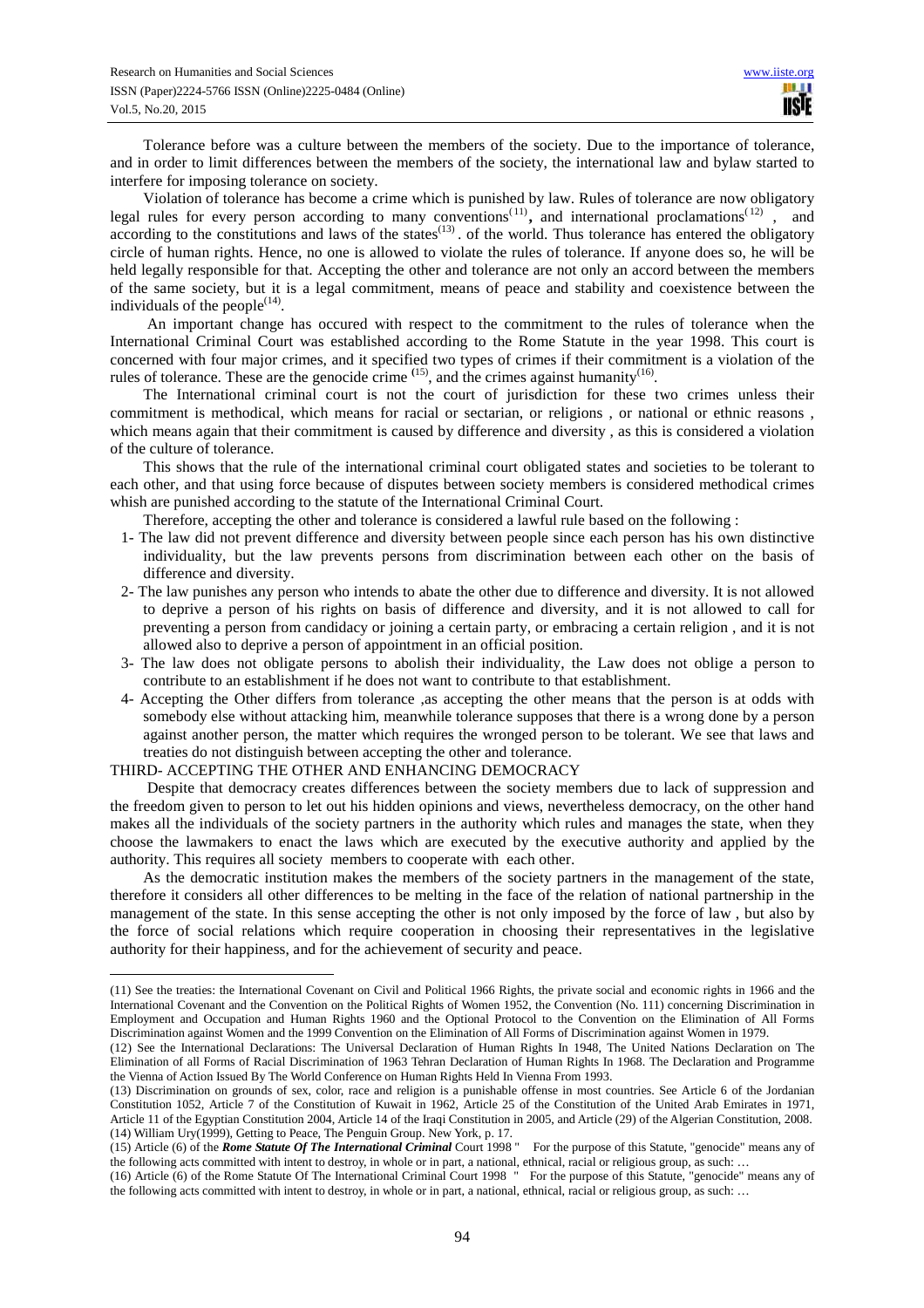Despite that accepting the other is a legal case still it remains a cultural society case regardless of all legal texts and deterrent penalties that we many apply. This is because the belief of the person in accepting the other with others is a personal thing which must spring from the human depths. The law imposes penalty on the person who does wrong to others because of discrimination which is based on difference in opinions , color, religion or nationality, but the law, at the same time, does not obligate the person to greet, talk to, respect or deal with a person or make a special relation with him if he does not agree with him in ideas, opinions color, religion or nationality. This case is difficult to solve, and it is a problem mainly in the peoples of Arab countries, for different sects established parties and organizations to protect their rights but not to protect the rights of the whole people. The democracy there is based on interests, each sect is calling for protecting its interests. This resulted in more dividing of the people of same country, and we can see now that the armed conflicts and terrorism at the present are caused by these separate sects.

Accepting the other in the democratic institution is a very important element, especially in the Arab states which knew democracy after the international changes in 1990<sup>(17)</sup> and it is considered one of the principles of democracy. Democracy cannot be applied in a society in which prejudice and abating the other are prevailing, for accepting the other and tolerance are a culture, freedom and a legal commitment but also they are a special case based on virtue, love and concession. Accepting the other means tolerance and that people have to respect each other in spite of all the diversity of their beliefs, cultures and languages.

Accepting the other is considered a new legal principle in the Arab countries, this principle allows persons of the same language, religion, nationality, race and sex to join their own establishments which organize their affairs and defend them such as the institutions of civil society, parties and humanitarian and professional organizations, on the other hand, accepting the other means that the others have the right to constitute their own civil society institutions which protect their rights, safeguard their financial and moral interests, express their ideas and defend their rights before the state and society through the values of respect, tolerance, cooperation, competition and peaceful conflict.

Despite that these institution collect categories of the same kind, but still they may lead to prejudice, conflict and hatred of the others.

Nevertheless, they practically lead to the collection of the minorities to protect their rights. The others also may establish their civil society institutions.

Conflict, therefore. has arisen between these same institution.

The culture of accepting the other is not limited to the field of politics and economy only, but it also involves all different intellectual diversities including military fields, religious beliefs and nationality as well as sexual, literary, cultural and humanitarian aspects, and all fields of knowledge.

Accepting the other requires accepting person as a human being who has the right of coexistence. This does not mean that you have to accept his idea and opinions, and does not mean also that you have to like his shape, religion or race. Difference in such things is encountered by a great thing which is the unity of national and humanitarian feelings in the management of the state and choosing the representatives. Special difference here is encountered by general unity such as the unity in morals. What is of significant importance in all that is unity in coexistence, and coexistence requires all people to concede all other differences.

In the international law, accepting not the other does not mean to deal similarly with that who deals you with such discrimination. Therefore, the law should be applied on the person who refuses to accept the other. Under no circumstances should tolerance be taken as a pretext, for what must be done is that any person transgressing the rights of others must be punished. Tolerance does not mean equity or concession or lenity, but it means, before all, taking positive stance which accepts the right of others to enjoy their human rights and essential human freedoms which are internationally recognized. It is not acceptable, in any case, to take tolerance as pretext to justify violation of these essential values. Tolerance should be practiced by individuals<sup> $(18)$ </sup>.

Rules of conversion from accepting the other, from the field of social culture to legal obligation: Tolerance on the level of the state requires the state to guarantee justice and impartiality in legislations and in the execution of laws and in the judicial and administrative procedures. It also requires the state to make economic and social opportunities available to every person without discrimination. For every exclusion or margination would  $\vec{h}$  necessarily lead to frustration, aggression and prejudice<sup>(19)</sup>. This is the only guarantee for applying the principles of accepting the other and tolerance.

These principles express the culture of accepting the other and tolerance, and they mean dealing between human beings not through their beliefs or qualities, but there is a fence which excels the contradictions between

<sup>(17)</sup> Review the concept of democracy for the following sources: Shibli Mallat (2001), Democracy in America , Dar An-Nahar, Beirut, p5. Abdel-Fattah Shehadeh (1990), Democratic between the Third Universal Theory and contemporary concepts, Global Center for Policy Studies. Tripoli, Libya, p. 10 . Issam Suleiman (1988), democracy,. Global Center for Policy Studies, Tripoli, Libya, p11. Olivier Duhamel (1998), democracies; Translation Ali Pasha. Damascus, Syria: Ministry of Culture, Damascus, p.10.

<sup>(18)</sup> Article (1) of Declaration Of Principles On Tolerance, 1995.

<sup>(19)</sup> Article (2/2) of Declaration Of Principles On Tolerance, 1995 .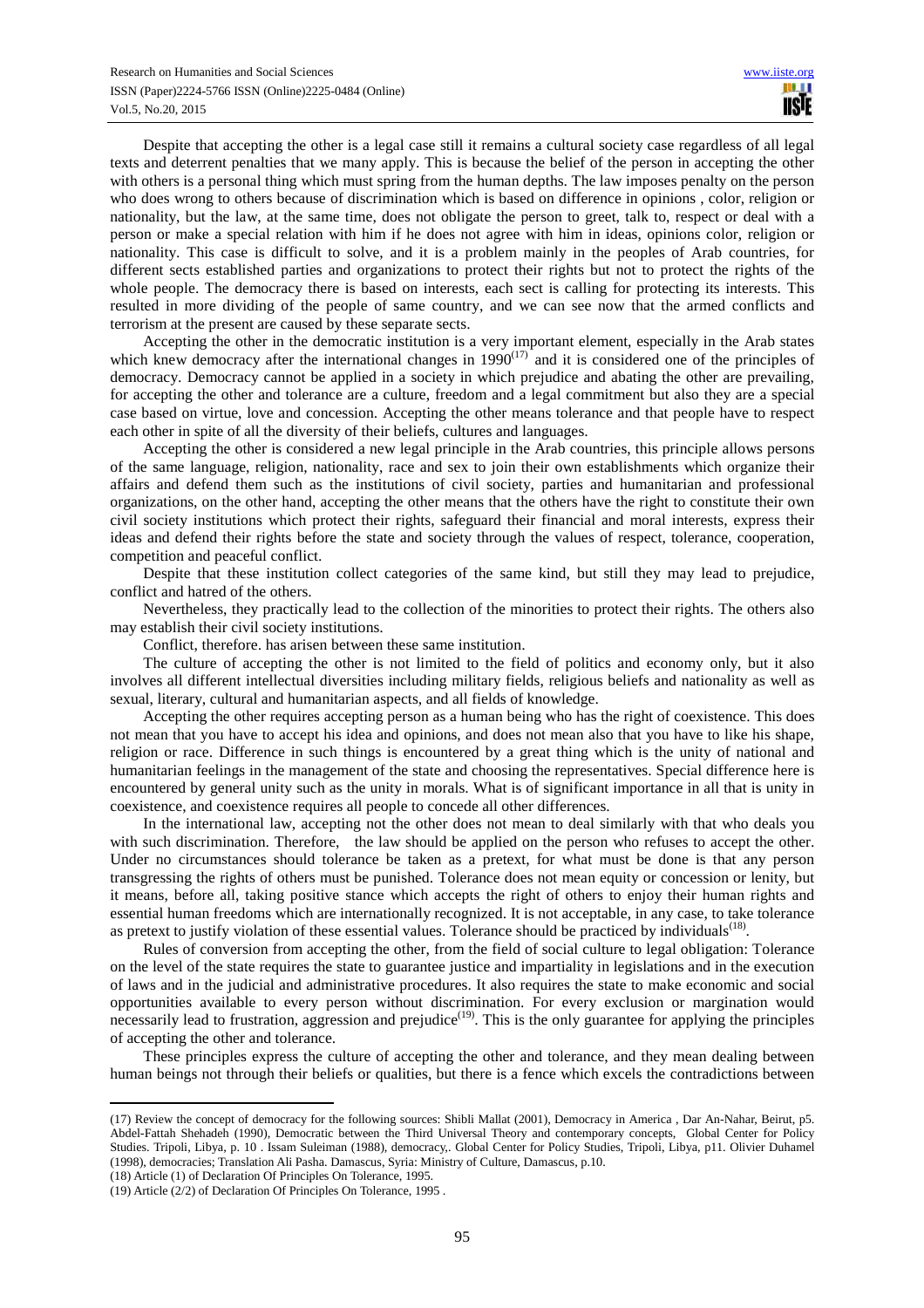the members of the society and goes up high above everything and this fence is the necessities of common living or work $(20)$ 

This shows that democracy cannot be applied unless the members of the society accept each other, and the culture of tolerance prevails between all people. One of the reasons of the failure of democracy in Arab countries is accepting not the other, other differences.

In the international law, accepting not the other does not mean to deal similarly with that who deals you with such distinction. Therefore, the crime is not faced by a crime, but by applying the law on the person who refuses to accept the other. Under no circumstances should tolerance be taken as a pretext for violation of the essential values of accepting the other. What must be done is that any person transgressing the rights of others must be punished. Tolerance does not mean equity or concession or lenity, but it means, before all, taking positive stance which accepts the right of others to enjoy their human rights and essential human freedoms which are internationally recognized. It is not acceptable, in any case, to take tolerance as pretext to justify violation of these essential groups and states.

Rules of conversion from accepting the other, from the field of social culture to legal obligation: Tolerance on the level of the state requires the state to guarantee justice and impartiality in legislations, the execution of laws, the judicial and administrative procedures. It also requires the state to make economic and social opportunities available to every person without discrimination. For every exclusion or margination would necessarily lead to frustration, aggression and prejudice. This is the only guarantee for applying the principles of accepting the other and tolerance.

These principles express the culture of accepting the other and tolerance, and they mean dealing between human beings not through their beliefs or qualities, but there is a fence which excels the contradiction between the members of the society and goes up high above everything and this fence is the necessities of common living or work.

This shows that democracy cannot be applied unless the members of the society accept each others, and the culture of tolerance prevails between all people. One of the reasons of the failure of democracy in Arab countries is accepting not the other, and intolerance between the members of the same society, and this has led to military conflicts between those groups which spread in many Arab countries at the present time.

FOURTH-THE LIMITS OF ACCEPTING THE OTHER AND TOLERANCE

 $\overline{a}$ 

Accepting the other is not an ultimate case. It is limited by certain limitations, and there is no separating line between the cases of accepting the other and the cases of accepting not the other. Through studying the cases of accepting the other and establishing the culture of tolerances we can mention the cases in which we can accept the other because of diversity and difference, and the cases which are not regarded as accepting the other and are not also included within the circle of the culture of tolerance, and that if such cases occur they constitute crimes which necessitate punishment.

 There are many cases in which tolerance should be used with the existence of diversity and difference such as the following:

- 1- Difference in the congenital or physical structure which is outside the will of man and it is created by the almighty God without the intervention of human beings such as the difference between people in color, sex, race, nationality, origin, ideas, customs traditions and trends.
- 2- Establishing the institutions of civil society for organizing a certain group without the others, such as the case when establishing a party which joins persons of certain trends or tendencies, or when establishing a humanitarian or welfare organization for helping men without women, or the vice versa, or for helping a religions groub or a national groub without the other. Such collections, even if they intend to help a certain party or group because of difference and diversity, are not harming to others, and the others have right to establish their own institutions of civil society for their organization.
- 3- Difference related to thought such as difference in religion, profession, customs, traditions, sciences, culture and adopting political ideas provided that such ideas would not contradict the customs and traditions of the society.
- 4- The right of publishing ideas in the audio, visual and written media, and the right of defending ideas and the situations related to a certain group, and calling for these idea via approved peaceful means, provided that these would not lead to dividing the unity of the society.
- 5- Love and hatred and different personal instincts related to the human being, such as personal emotions and love of mixing between a type of persons, and dress and food and the relation with others, and other things which are related to the will of man such as refusing to marry a woman

<sup>(20)</sup> Dr. Hassanein Tawfiq Ibrahim (2000), democratic development in the Arab world (issues and problems), International Policy journal (Issue 142, thirty-sixth year, in October, p. 22.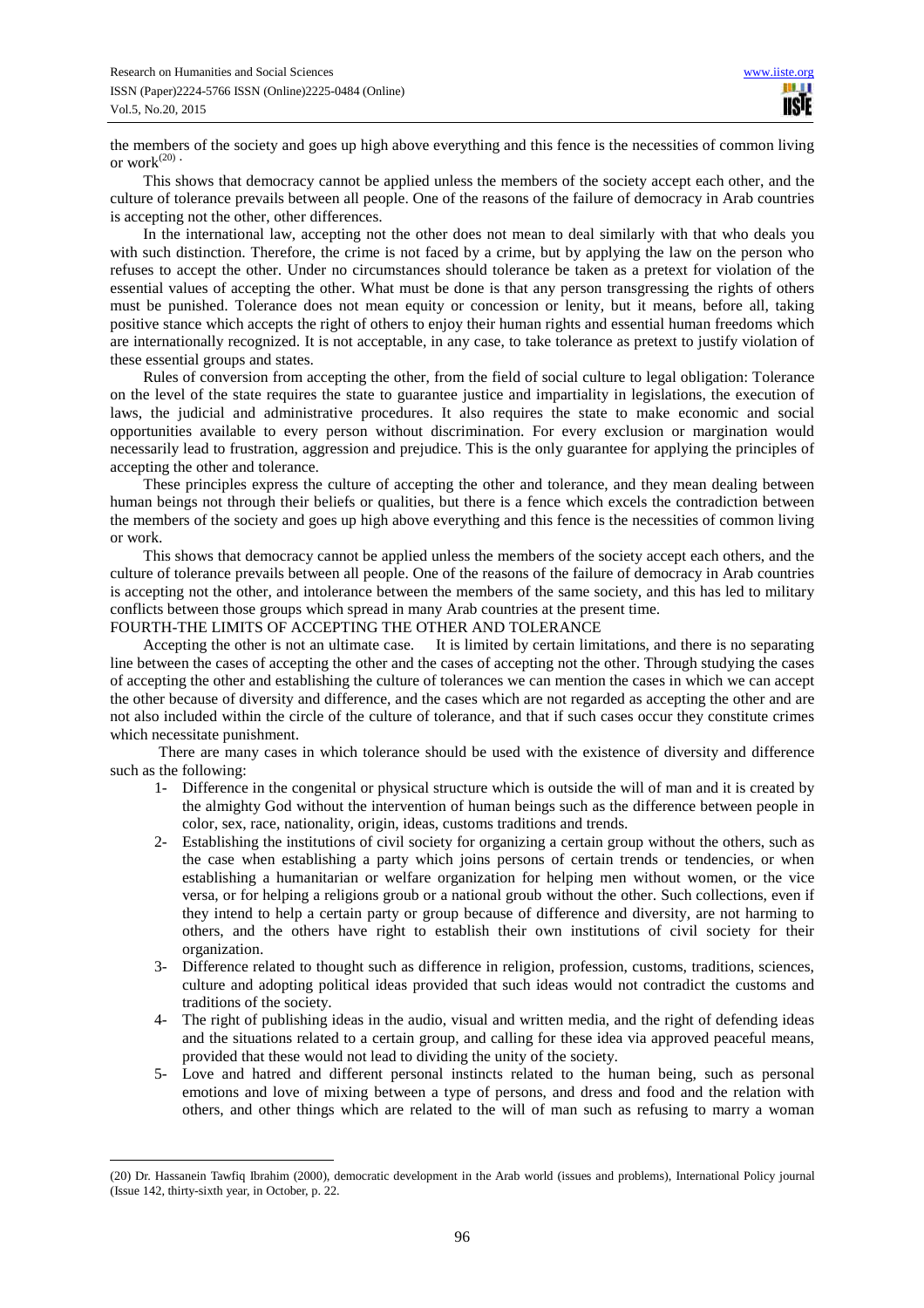because she is black or white or from a certain nationality, or from a certain ethnic, religious or mental origins.

- 6- Providing financial or moral aid to a category of people without the other on basis of color, religion, ideas for certain reasons appraised by the person, such as providing financial and moral aid to a party or to a certain minority, provided that such aid is personal and not official and be from his personal money, and without exploiting his official position.
- 7- To announce his ideas claiming that his nationality, or his religion, or his people are better than the others, and that he owns the scientific capabilities and adopts correct ideas better than the others, and that his party is better than the other parties and more patriotic than all other parties, and that the others do not own like what he owns, and calls the others to join his belief or his party without using force to impose this on others.
- 8- To elect persons because they are from a certain ethnic, national or religious category, or from a certain party, and refuses to elect others for their reasons.
- 9- Impugning or accusing certain parties or groups through newspapers or books or other media, such as accusing black or a white people of weakness or lack of knowledge, or accusing a party of being an agent working for the interest of the foreigner or for the benefit of a certain nationality, provided that such accusation be supported by real or scientific evidences.

FIFTH- ACTIONS CONTRADICTING THE PRINCIPLE OF ACCEPTING THE OTHER

There are many cases which are not considered as cases of accepting the other, and these are not included in the culture of tolerance.

These cases constitute crimes necessitating punishment, such as the following:

- 1 Discrimination in treatment because of difference and diversity through the place of responsibility, such as being an employee facilitating the transaction of somebody who agrees with him and refusing to facilitate the transaction of another person who disagrees with him because of difference and diversity with him, with the availability of required conditions in all persons.
- 2 Imposition of opinions, beliefs or ideas on others by force, or imposition of joining a political, economic or cultural institution, or any other institution.
- 3 Obliging others to defect from their opinions, ideas, beliefs or option, or obliging them to defect from their institution by force, or terminating the employment of persons due to difference and diversity.
- 4 Discrimination in treatment because of difference and diversity in humanitarian issues, even if the person is not in the place of responsibility, such as the doctor who refuses to treat a patient who visits his private clinic, because of difference and diversity.
- 5 Discrimination in treatment because of difference and diversity in public life, such as when a storekeeper refuses to sell items to persons with whom he disagrees, or a taxi driver refuses to carry a person due to difference and diversity.
- 6 Accusing others because of difference and diversity without having legal or material evidences which support his accusation, such as when a person accuses black people of habitual theft, or accuses women of inability to work, or accuses the believers of certain religion of being atheists without having evidence which proves that accusation, regardless of being in a place of responsibility or not. The exception of this case is that when the profession of the person necessitates that accusation, such as when a judge tells a person that he is accused of theft, and afterwards it was proved that this person did not steal, In such a case the person who would be punished is that who originally brought about the false accusation, but not the judge.
- 7 Abstenence from offering help, such as when a person refuses to save another person because of difference and diversity, or when he refuses to help a person who is in danger of fire or drowning or needs rescue, even if the person is not in a place of responsibility, or such as when a humanitarian organization refuses to help a person due to difference and diversity, in spite of the existence of the ability of rescue.
- 8 Methodical crimes, such as when a person kills, tortures, rapes, kidnaps, persecutes or abducts persons because of difference and diversity in a methodical way against a certain group. Such crime, despite of considering it a crime regardless of the case of difference and diversity, yet its commitment because of difference and diversity aggravates its penalty according to bylaws and international law especially the Rome rule of the International criminal court enacted in 1998 which considered such crimes penalty aggravating crimes for the person who commits them if they are committed in a methodical way because of difference and diversity $^{(21)}$ .
- 9 Methodical extermination crimes, or crimes of attacking civilians, slavery, torture, compulsory pregnancy, oppression, arresting any persons or detaining them or kidnapping them or depriving a group of population or all population purposely and severely of their essential rights, in a methodical way,

 $\overline{a}$ (21) Paragraph (1) of Article (7) of the Rome Statute of the International Criminal Court.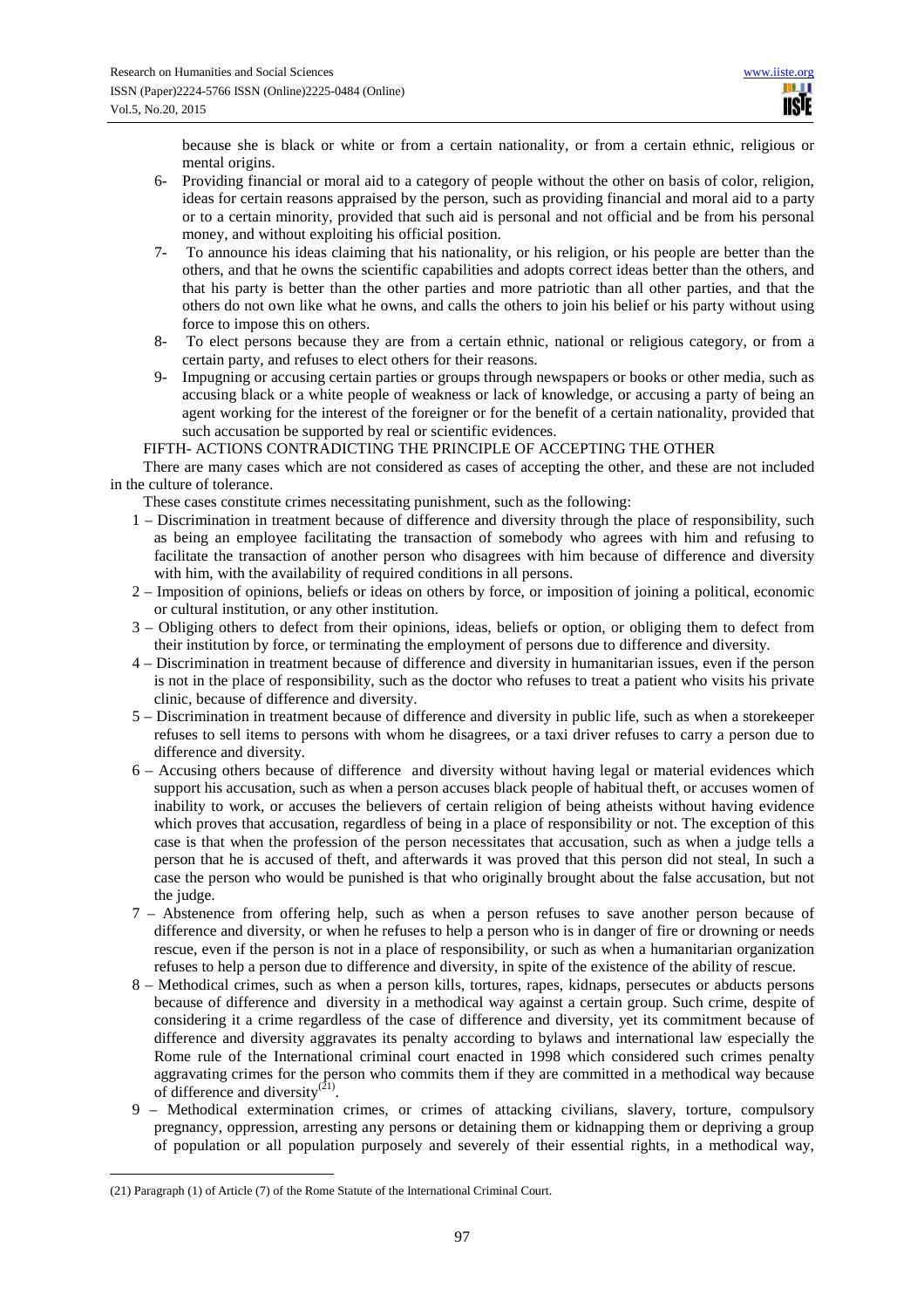because of difference and diversity. Despite that such crimes are still considered crimes even in the absence of the difference and diversity element, yet the existence of this element aggravates penalty for the person who commits these crimes<sup> $(22)$ </sup>.

- 10 Issuing racial laws or rules or decisions against a certain group of the population because of difference and diversity. In this case the person who is responsible for issuing such laws and the person who executed them are criminally responsible for them $^{(23)}$ .
- 11 Inciting others against persons, because of difference and diversity, to commit crimes against them or to boycott them or to defame them.

### **III- APPLICATION OF ACCEPTING THE OTHER AND TOLERANCE IN ARAB STATES**

Accepting the other and diversity are a moral and legal action and a wish to coexist with others. They are also a basic element in the democratic institution. The Arab world has witnessed a radical conversion from the dictatorial regimes to the democratic regimes, and the establishment of civil society institutions which failed to make the individuals of the society get closer to each other and establish the rules of accepting the other, and this has led to the rise of terrorist Islamic organizations which worked on killing and destruction.

#### **FIRST – BACKWARDNESS OF DEMOCRACY IN ARAB STATES**

It has been previously mentioned that democracy is fundamental in achieving accepting the other and tolerance and in the advancement and development of society<sup> $(24)$ </sup>. The Arab world was for a long period of history under the ottoman occupation<sup> $(25)$ </sup>, which started during the great industrial revolution in the west since 1522. Iraq was occupied by the ottoman regime, and the occupation included Syria and Palestine<sup>(26)</sup>. This occupation extended until 1923 when Turkey withdrew according to Luzan convention in the year 1923<sup>(27)</sup>. This period was the worst period in the history of the Arabs. Arabs then did not rule themselves, and Arab states yielded directly to the higher Sultan in Istanbul<sup>(28)</sup>.

It is known that the regime in the Ottoman state was a hereditary regime which did not know the democratic regime, Therefore Iraq and Syria did not know democracy, or human rights, or civil society institutions. After the withdrawal of Turkey from Iraq and Syria, Iraq, Syria, Palestine and Jordan became the portion of Britain, and Syria and Lebanon became the portion of France, and France also occupied the Arab states in north Africa.

These countries witnessed under the British and French occupation a formal democracy which is far from being a real democracy. Feudalism and backwardness prevailed in every part of the state.

This led to the spread of communist and leftist parties which could not make any development in the current regimes.

After the breakdown of the Soviet Onion in 1991, accusation of leftist parties and organizations ended. Western states started to call Arab States to apply democracy in the Arab world, using the stick and carrot policy and armed military intervention. Therefore, some Arab states started to enable their peoples of practicing the principles of essential freedom, in order to cope with world developments. Democracy was applied in some Arab states.

Nevertheless, these democratic experiences resulted in several surprises such as the disappearance of leftist movements, and the rising of Islamic movements in which the west found a new challenge to its interests, and this motivated the west to suppress democracy such as what happened in Algeria, Palestine and Lebanon.

As a result of this surprise western policy makers started to recalculate and call for the principle which says: (security before democracy). Thus democracy in the Arab world fell down moving from one contradiction to another: form safeguarding of democracy to sponsoring the interests and aspiration of the west, from national necessities to international interventions, from freedom to prisons and torture in places of detention, from independence to direct foreign military occupation and from security and stability to chaos and killing in the streets according to identity. Democracy in the Arab world, together with civil society institutions and human rights was complicated by the phenomenon of the war on terrorism. Many states enacted emergency laws to pursue groups from their citizens who are opposing the state justifying this action by the war against terrorism. This phenomenon is no longer limited to certain Arab states but it has also extended to western states which were before a refuge for persons who were oppressed by the governors of their states. Therefore, western states have

<sup>(22)</sup> Paragraph (2) of Article (7) of the Rome Statute of the International Criminal Court.

<sup>(23)</sup> Paragraph (1) of Article (7) of the Rome Statute of the International Criminal Court.

<sup>(24)</sup> Paragraph (1) of Article (7) of the Rome Statute of the International Criminal Court.

<sup>(25)</sup> Murphy, David (2008) The Arab Revolt 1916–18 Lawrence sets Arabia Ablaze. Osprey: London. p3.

<sup>(26)</sup> Joseph ،J (2000). The modern Assyrians of the Middle East: encounters with Western Christian missions, archaeologists, and colonial powers. BRILL. p. 82.

<sup>(27)</sup> Mango, Andrew (2002). Ataturk: The Biography of the Founder of Modern Turkey. Overlook Press. p. 388.

<sup>(28)</sup> Mohamed Farid Beck (2006), the History of the Ottoman Empire attic, Author:, achieve: Dr. Ihsan Hky, Dar Alnafees, 10 ed. p. 576.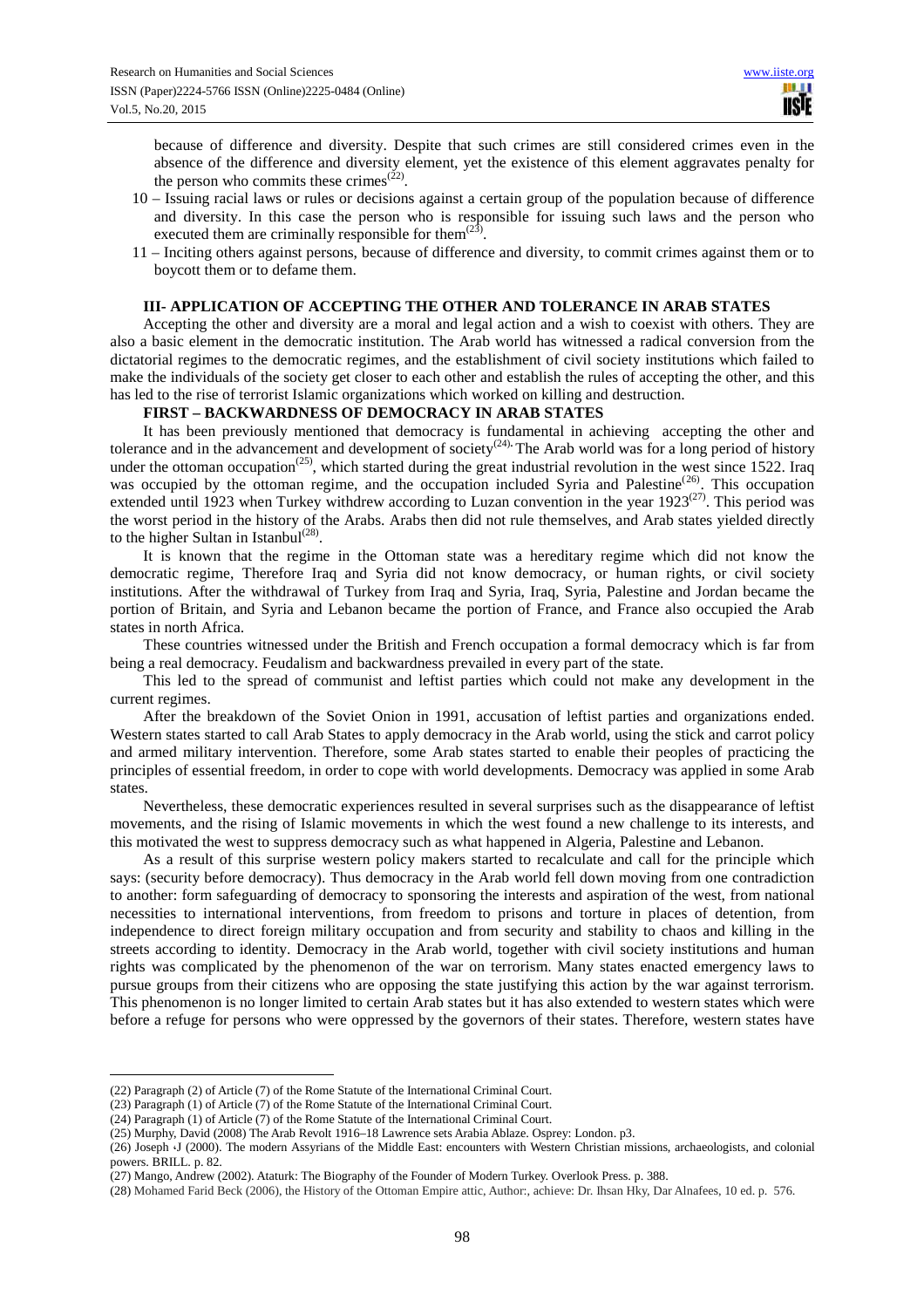also started to pursue the Arab citizen under the pretext of the war against terrorism. By this democracy in the Arab countries entered another deadlock which is worse than any other preceding one.

Democracy, actually, is considered a frame for the prosperity of the principle of accepting the other, and similarly this principle is considered an essential basis for entrenching the democratic institution. The strength of principle of accepting the other does not at all mean that the state is weak, because the existence of a strong, but not oppressive state and a strong mature civil society are the tools which strengthen and entrench legitimacy and political stability. Since 1991 the Arab states witnessed the growth of terrorist Islamic organization which are racial and radical organizations refusing to accept the other and refusing tolerance. The state got stronger and the door was opened for disorder and instability<sup>(29)</sup>, and the Arab citizen could not meet officials and became unable to explain his opinion openly and feared to be punished by the official. This abducted the civil society institutions from their real goals<sup>(30)</sup>, and thus Arab people have become between two hammers, the first of which is terrorism which is killing people, and the second is the Arab governments which made use of terrorism by accusing their opponents of terrorism, and this is what happened in Iraq, Libya, Syria and Egypt.

What aggravated the application of democracy in the Arab world and impeded the application of the principle of accepting the other is that the Arab governors who were supported by the west for long years did not work on advancing their people to western ideas, and could not fight terrorism, the danger of which has increased on the west, and made use of the support given to them by west through depriving their peoples of freedom and democracy, and they went far in corruption. Thus there governors became a burden on the USA and the west, which because of having this burden, were motivated to support the popular revolts which erupted in each of Tunisia, Egypt, Libya, Algeria, Yemen, Iraq and the Sultanate of Oman in the year 2011, under the slogan: ( The people want to topple the regime). The west gathered all its media to support these revolts in order to beautify the picture of the west to the Arab people in all Arab countries. The white House and the European Union started to announce openly their support for any movements in the Arab countries against their governors, and that was accompanied by an enormous media gathering.

#### **SECOND- EMERGENCY CASE**

 Terrorism was taken by Arab governors and rulers as a pretext in order that they can maintain power, and therefore many Arab states announced case of emergence due to the spread of terrorism, and this deprived democracy of its value, and the phenomenon of accepting the other spread<sup>(31)</sup>. Arab officials used terrorism as a pretext to get rid of opposition of the state.

Many democratic Arab states started to be governed by emergency laws for many years such as the case in Egypt. Arab political thought is in the present stage passing through a period of review and self criticism in addition to being in a fierce encounter with the despotism of the state and its clinging to power. Democracy has become formal and void of any content or meaning<sup> $(32)$ </sup>, and the nature and importance of democracy and its relation with civil society has not been understood. Many of these who climbed the walls of parliament were illiterate in politics and democracy, and they regarded power as the power of personal financial and prestigious benefits. The spread of terrorist organizations led to the appearance of other extremist organizations to encounter the extremist organizations, and conflict inside countries started in the shadow of the state of emergency, and thus the principle of accepting the other completely disappeared.

# **THIRD- LACK OF CIVIL SOCIETY INSTITUTIONS FOR ENTRENCHING THE PRINCIPLE OF ACCEPTING THE OTHER**

 Civil society institutions are considered an important factor in the application of the principle of accepting the other and tolerance. Such institutions, especially parties did not appear publicly until lately. There were secret political parties such as communist and leftist parties, but they were suppressed by the Arab governments, and mostly members of these parties were in prisons, and they were oppressed.

Also human rights organizations did not appear in the Arab world until lately. The oldest legally recognized human rights organization in the Arab world is the Iraqi human Rights society which was established in the year  $1961^{(33)}$ , and the Tunisian League for defending human rights which was established in the year 1979. After that

<sup>(29)</sup> Dr. Hassanein Tawfiq op. cit, p. 22.

<sup>(30)</sup> Dr. Kamal Menoufi (1992), The Political Culture And The Crisis Of Democracy In The Arab World, Research Published in a Book of Culture And Intellectuals In The Arab World, (First Edition), Beirut,, p. 171.

The Tolerance or Acceptance of The Other, it is Most Important Elements of The Civil Society Institutions. Details of The Review:

Howayda Adli Roman(2000): Political Tolerance and Cultural Components of Civil Society In Egypt, Ph.D. Thesis Submitted to The Faculty of Economics And Political Science In 1998, The Cairo Center for Human Rights,. P. 20 Et Seq.

<sup>(31)</sup> Institutions of civil society are suffering in the third world countries, many problems have not been able to play its role. Review of civil society institutions in the problems of the third world countries, see:

Jeffrey Haynes(1997), Democracy and Civil Society in the Third World, Polity Pr. p. 4 ss.

For details about the reality of democracy in the Arab world see: Dr. Saad Eddin Ibrahim,(2004) the annual report of civil society and democracy in the Arab world, during, Cairo, p. 15.

<sup>(32)</sup> Dr. Khamis belt Wali (2003), The Problem خf Legitimacy هn فhe Arab Political Systems, Beirut, Center for Arab Unity Studies, p. 244.

<sup>(33)</sup> The first form of civil society in Egypt, are NGOs, dating back to the (1821), intellectual currents, and a political mission, played multiple roles charity, and service appeared, some of them play a jurist and a defensive role for the establishment of the concept of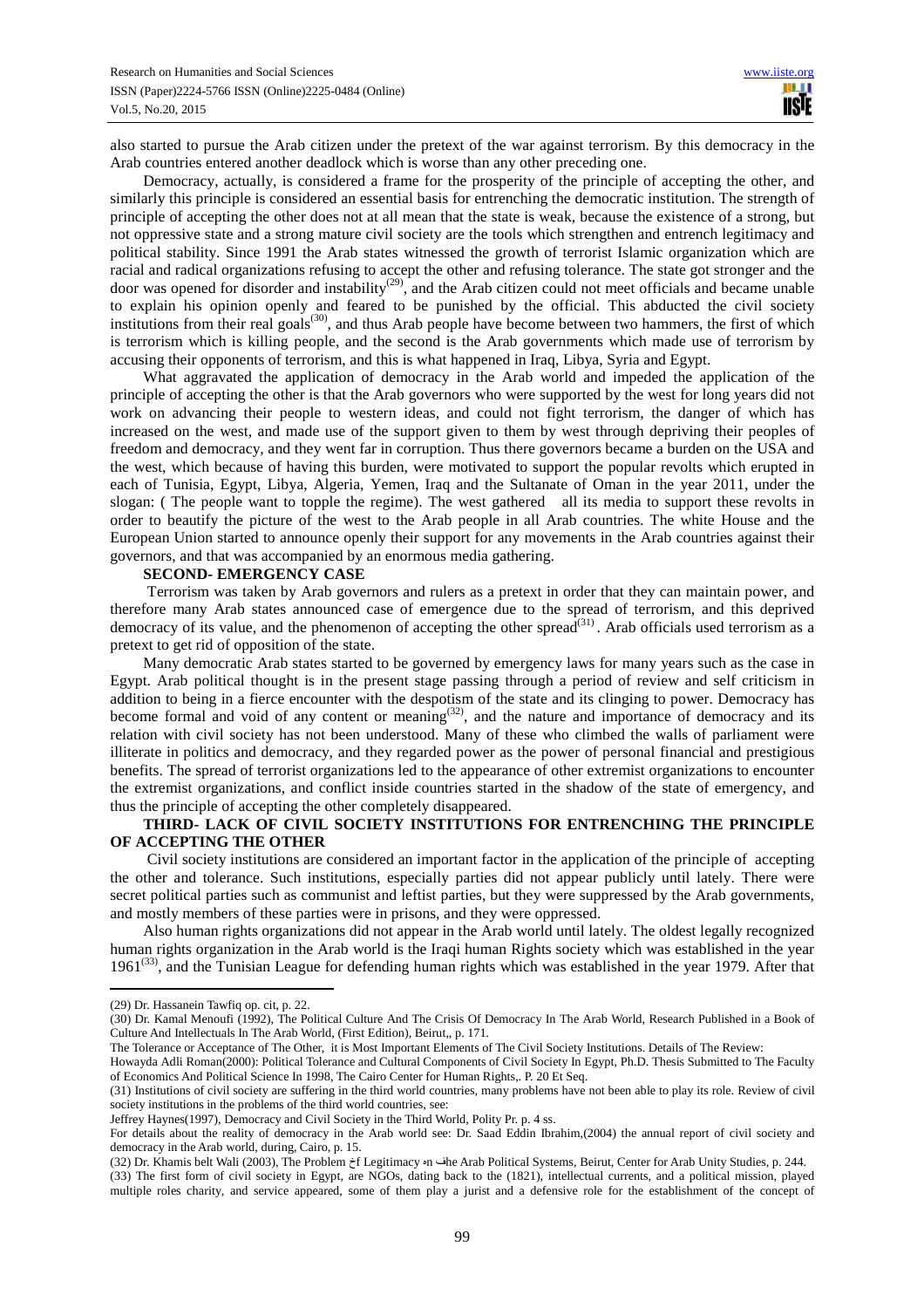many humanitarian organizations were established in many Arab countries. Despite that these organizations are free, still Arab governors and rulers look at these organizations doubtfully and suspiciously, because of their leftist and communist trends, or for fear of using them by enemies of the regime, or for fearing that they aim to topple the authority of the state. So, there was no relation at all between these organizations and the Arab governments. On the practical side some of these organizations worked for the interest of the foreigner and formed a heavy burden on the state and society. They became a national frontage, but they were working for the interest of the foreigner and his financing.

The Arab political and cultural medium did not interact with civil society institutions until lately after the nineties of the last century, following the failure of the modern sate to advance society to the aspired level which was the ambition of the political and cultural elite. There is no real progress in the field of democratic practice, peaceful circulation of power and the freedom of opinion.

Mostly, civil society institutions in Arab countries are not homogeneous, as some of them work for the interest of the state, and some others dont $^{(34)}$ . Civil society institutions are getting accused, some of them are accused of financing and helping terrorism, and in this case they are exposed to the oppression of the state, and some of them stand against terrorism, and in this case they are exposed to strike and destruction by terrorist organizations.

There are different views and stances taken towards civil society institutions in general and parties in particular, in the Arab world<sup>(35)</sup>. There are those who refuse their role in the Arab world because they consider them as a product of a different social experiment which is the experiment of western societies. Despite difference between western societies and Arab societies with respect to the experiment of historic transformation in these societies, and the role of accepting the other in enhancing democracy, still there are some common partial stigmas between them, because the transformation that occurred in the western societies influenced the countries of the third world, including Arab societies since these countries yielded to the western imperialism in its traditional form, and at the present they are yielding to the financial and technical dominance of these societies within the frame of international economy in which western countries occupy a leading position which influences the reality of the Arab world<sup>(36)</sup>.

Civil society institutions in the Arab world lost their efficiency and effectiveness in imposing the principle of accepting the other and tolerance. Medium organizations such as unions, societies and political parties, which relate individuals to the state lost its independence, essence and legitimacy gradually, and were converted to ready tools which Arab governments use to govern citizens, and this means that they have become tools which constrain the society. Without civil society institutions members of the society become mere subjects and not citizens in a democratic state, and their objective then would not be to apply the principle of accepting the other and tolerance between groups, but it would be seeking social margination, separating citizens from each others and seizing power. The Arab citizen, therefore, started to feel that he is strange in his own country.

Corruption and bureaucracy in many Arab countries affected the economic infrastructure of the state, and this created a poor and uneducated class<sup> $(37)$ </sup>. This increased the state of getting far from the other, as this poor class became interested only in seeking means to earn their living and therefore moved away from contributing to civil society institutions. By this civil society institutions in Arab countries lost one of their elements which is independence from the state, and became institutions without civil society.

# FOURTH-THE APPEARANCE OF EXTREMIST ISLAMIC ORGANIZATIONS

Humanitarian Islamic institutions appeared in many Arab countries, and these were in the beginning welfare institutions working on supporting Moslems in western countries and providing them with financial, religious and scientific aid<sup>(38)</sup>, and most of them were welfare institutions. These institutions had branches in many European countries and in the USA.

After the event of the eleventh of September 2001 the USA dissolved many humanitarian Islamic institutions, in accordance with the resolutions of the security council no.1368 and 1373/2003, under the pretext

(35) Dr. Saad Eddin Ibrahim and Other, op. cit. p. 186.

 $\overline{a}$ 

(38) Review for Islamic institutions of civil society:

citizenship or to protect the culture or to put women's issues in the first quarter of the twentieth century ... and of course it was the Egyptian political system, and variability and orientations a key factor in the formulation of the roles and spaces for movements to these organizations. Review:

Dr. Wala Ali loyalty Al- Buhairi (2008), Civil Society and Political Reform in Egypt 02.05.2001, Journal of Human Sciences, the fifth year the Number (37), p. 5.

In practice, these organizations, institutions of civil society organizations were not liberal, because that did not work in a democratic system, which was unable to play its role under the Mamaliks, who smashed personal freedoms.

<sup>(34)</sup> Dr. Saad Eddin Ibrahim and Other. (1996), Society and the State in the Arab world, , Beirut, Center for Arab Unity Studies, p. 185.

<sup>(36)</sup> Dr Mohammed Jaber Al-Ansari (1995), the Arabs and the Composition of the Political Significance of the Qatari State (Entrance to the Re-Understanding of the Arab Reality, the Second edition, Beirut, Center for Arab Unity Studies, p. 186.

<sup>(37)</sup> Moataz Salma (2005), Social Mechanisms for the Emergence of Poverty, Research Published in the Book "Poverty in the Arab World", Cairo, Al-Ahram Center for Political and Strategic Studies, p. 78.

Egbert Harmsen(2008), Islam Civil Society and Social Work, Amsterdam Univ p. 14.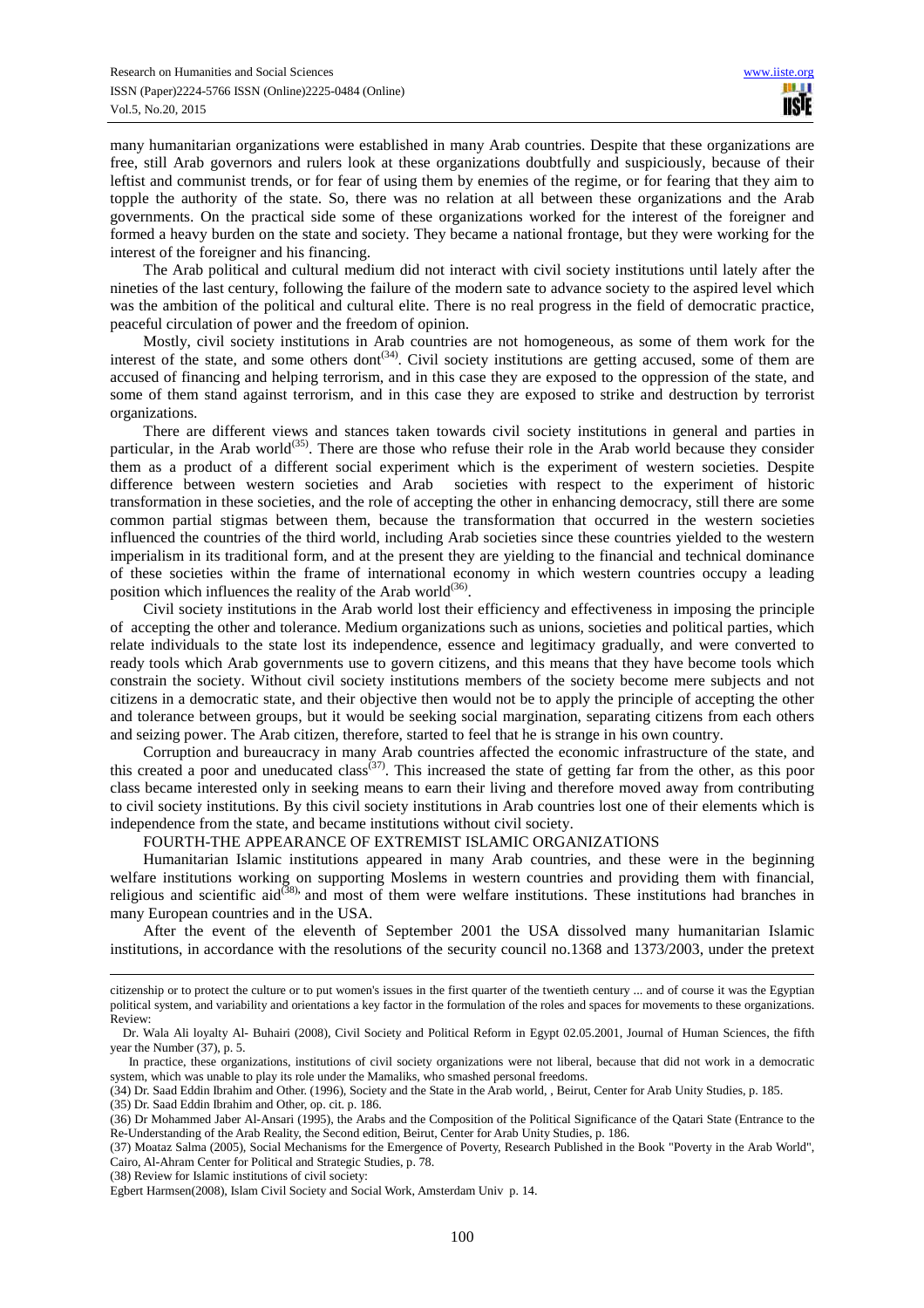of fighting terrorism. Therefore, civil society institutions in the Arab world started to fear protesting against the USA for its violation of human rights in the Arab world in order not to be accused of supporting terrorism. And instead of accepting the other and tolerance, the measures which were taken by the USA against these institutions led to increasing the severity of terrorism which is based on extreme religious reasons.

After pursuing these Islamic welfare institutions and organizations, these institutions and organizations converted to terrorist cells which spread in many Arab countries, and killed many Moslems in many Arab countries.

Many civil society institutions of Islamic tendency appeared in many Islamic and non- Islamic countries. The events which spread in the world after the incidents of the eleventh of September 2001 caused the states of the world and the Arab states to fear the existence of Islamic institutions<sup>(39)</sup>, and this motivated the Security Council to issue two resolutions for the pursuit of Islamic institutions. Because Islamists are existing in the society and shouldering each others, therefore it is natural for them to work for governing some civil society institutions, and this caused the states to fear these institutions as they may become a medium or a refuge for terrorism. Prejudice prevailed in some of these institutions, and this made them lose the principle of accepting the other and cooperation with those who were opposing them.

Many extremist institutions and organizations at the present have turned to secret action, terrorism, and resisting progress and development

Syria, Iraq, Egypt, Sudan, Yemen, Lebanon, Libya, Tunisia and Algeria were exposed to terrorist operations which resulted in killing, injuring and dissipating millions of people, and the most outstanding terrorist organizations is Alkaedah, Islamic caliphate state(Isis), Alnosrah and other Islamic organizations.

# FIFTH- SECTARIANISM AND RACISM

 Many Arab countries witnessed the appearance of many Islamic civil society institutions of sectarian or racial tendency, and such institutions were supported by foreign states each of which supporting a definite related sect or minority in the Arab country. Many western countries which have interests in the Arab countries worked on feeding those institutions with finance and information. Therefore, these institutions started to spread racial and sectarian ideas for dividing citizens. Some of these institutions started to practice riot works, aggression and theft in their headquarters.

This situation was clearly embodied in Iraq after the occupation in the year 2003.The management of some civil society institutions in Arab countries was undertaken by some persons who carry sectarian or racial ideas which were clearly reflected on the works of the institution.

Sectarianism appeared in each of Iraq and Lebanon between Sunnah and Shiites, and in Yemen between Houthies and Sunnah. New sectarianism appeared between followers of the same sect. Conflict appeared between Sunnah and Sunnah, such as that which happened between Sunnah and fundamentalists in each of Egypt, Libya, Tunisia and Algeria, and what happened between Sunnah and Sunnah in the north and west of Iraq, and what happened between Shiites and Shiites in Iraq.

## **SIXTH-DEVELOPMENT OF INTERNATIONAL COMMUNICATIONS**

The development of international communication contributed to the increase of differences between different societies, The appearance of satellite television stations, internet and social media programs led to the increase of the acuity of contradictions, and thought conflicts led to military conflicts.

#### **SEVENTH-TRIBALISM**

 $\overline{a}$ 

Tribes in many Arab countries work on protecting their sons before the state, or against others. Therefore, the tribal element clearly arose, and this motivated citizens to abstain from joining civil society institutions which are not managed by persons who belong to their tribes.

The multiple deposited prejudices did not melt in the challenging crucible of modern state and developed society which work for the public interest. Such old type of multiplicity may undermine democracy and substitute it in a way which overpasses it to what looks like disorder and civil war. This means in other words that the democratic track has not yet reached the roots of the social structure  $40^\circ$ . In addition to this, the individuality which governs the Arab person was one of the factors of limiting civil society institutions as the Arab person is not aware of the problem of collective cooperation with others, and he is unqualified to accept the other and cooperate with him. He is touchy towards any criticism directed to him, and considers it harmful to his honor. Therefore, the aim of seizing power is no longer to serve the society and the state  $(41)$ , but it has become a means of constraining and oppressing the powers and currents which disagree with him.

The most distinguished tribal conflicts nowadays are the military conflicts in each of Libya, Yemen and Iraq.

<sup>(39)</sup> Review the UN Security Council Resolution: 1368, RES/1368 (2001) and 1373 RES/1373 (2001)

<sup>(40)</sup> Dr. Ahmed Suker Subaihi (2000), The Future of Civil Society in the Arab world, Beirut, Center for Arab Unity Studies, p. 222.

<sup>(41)</sup> Dr. Khalil al-Naqib (1976), the Bureaucracy and Development, Beirut, Arab Development Institute, p. 55.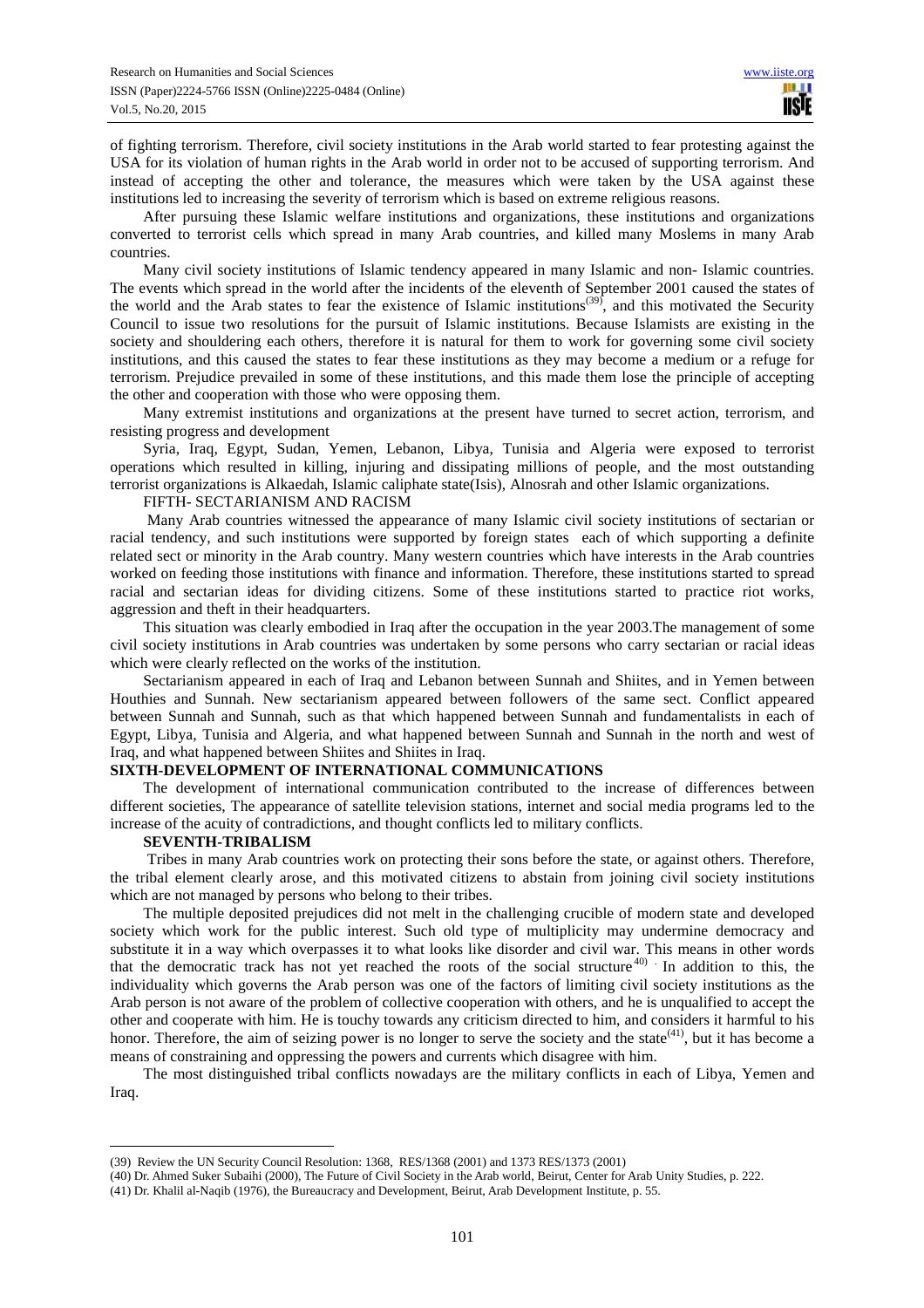# IV-Conclusion

The principle of accepting the other and tolerance is considered one of the most important elements of the development of civilization in the state, and an essential basis for entrenching democracy, and an important principle in coexistence between groups of different religions, races, languages and sexes.

The world witnessed an important conversion in maintaining the principle of accepting the other and tolerance. Developed peoples which were suffering from armed conflicts have converted to reconciled and cooperative peoples capable of peaceful coexistence and leading a scientific, humanitarian and moral renaissance. By this the principle of accepting the other and tolerance converted from the circle of social humanitarian relations to the circle of legal commitment. Many conventions stated this principle, and it has become obligatory for the state and individuals.

Unluckily, this principle has not been applied in most Arab countries. After the dictatorial regimes have ended since 1991 and the application of the democratic institution Arab countries have witnessed a new wave of religious, sectarian and racial conflicts which killed, injured and displaced millions of people who were the victims of those conflicts. This was due to the application of democracy in societies which do not understand the meaning of democracy. Democracy aroused static differences and discords, and every person started to use force to impose his religious, national and ethnic thoughts and ideas on others. Thought was transformed to armed conflict led by terrorist organizations whose mission was to kill their opponents by atrocious and fierce methods. What contributed to this situation was the transformation from the dictatorial institution to the democratic institution.

The application of democracy and imposition of the state of accepting the other require review of the mechanisms of applying democracy in a way which allows accepting the other and tolerance.

# **References**

*I- Books* 

- 1. Abdel-Fattah Shehadeh (1990), Democratic between the Third Universal Theory and contemporary concepts, Global Center for Policy Studies. Tripoli, Libya.
- 2. Ahmed Suker Subaihi (2000), The Future of Civil Society in the Arab world, Beirut, Center for Arab Unity Studies.
- 3. C. H. Dalton(2009), A Practical Guide to Racism, Roman and Littlefield Publishers, 3th,.
- 4. Clifford E. Singer(2001), Energy and International War, From Babylon to Baghdad and Beyond, University of Illiois at Urbana Champaign USA,.
- 5. Daniel A. Miller. Good Reasons For Accepting People As They Are, October 6, 2011http://blog.losingcontrolfindingserenity.com/2011/10/06.
- 6. Dominque Colas, (1997) Civil Fanaticism, Stanford University Press.
- 7. Egbert Harmsen(2008), Islam Civil Society and Social Work, Amsterdam Univ.
- 8. Grover Gordner(2009), The Civil War, Blacksone Press.
- 9. Hassanein Tawfiq Ibrahim (2000), Democratic Development In The Arab World (Issues And Problems), International Policy Journal (Issue 142, Thirty-Sixth Year, In October).
- 10. Howayda Adli Roman(2000): Political Tolerance and Cultural Components of Civil Society In Egypt, Ph.D. Thesis Submitted to The Faculty of Economics And Political Science In 1998, The Cairo Center for Human Rights.
- 11. Issam Suleiman (1988), democracy,. Global Center for Policy Studies, Tripoli, Libya.
- 12. James M. McPherson(2003), Civil War, Oxford History of the United State.
- 13. Jeff Durham(2012). Accepting Other Peoples Differences. October, http://www.lifecoachexpert.co.uk/acceptingotherpeopledifferences.html
- 14. Jeffrey Haynes(1997), Democracy and Civil Society in the Third World, Polity Pr.
- 15. Joseph G (2000). The modern Assyrians of the Middle East: encounters with Western Christian missions, archaeologists, and colonial powers. BRILL.
- 16. Kamal Menoufi (1992), The Political Culture And The Crisis Of Democracy In The Arab World, Research Published in a Book of Culture And Intellectuals In The Arab World, (First Edition), Beirut.
- 17. Khalil al-Naqib (1976), the Bureaucracy and Development, Beirut, Arab Development Institute.
- 18. Khamis belt Wali (2003), The Problem خf Legitimacy هn فhe Arab Political Systems, Beirut, Center for Arab Unity Studies.
- 19. Mango, Andrew (2002). Ataturk: The Biography of the Founder of Modern Turkey. Overlook Press.
- 20. Mitchell Youg (1996), Racial Discrimination, Greenhavan Press, 2006.
- 21. Moataz Salma (2005), Social Mechanisms for the Emergence of Poverty, Research Published in the Book "Poverty in the Arab World", Cairo, Al-Ahram Center for Political and Strategic Studies.
- 22. Mohamed Farid Beck (2006), the History of the Ottoman Empire attic, Author:, achieve: Dr. Ihsan Hky, Dar Alnafees, 10 ed.